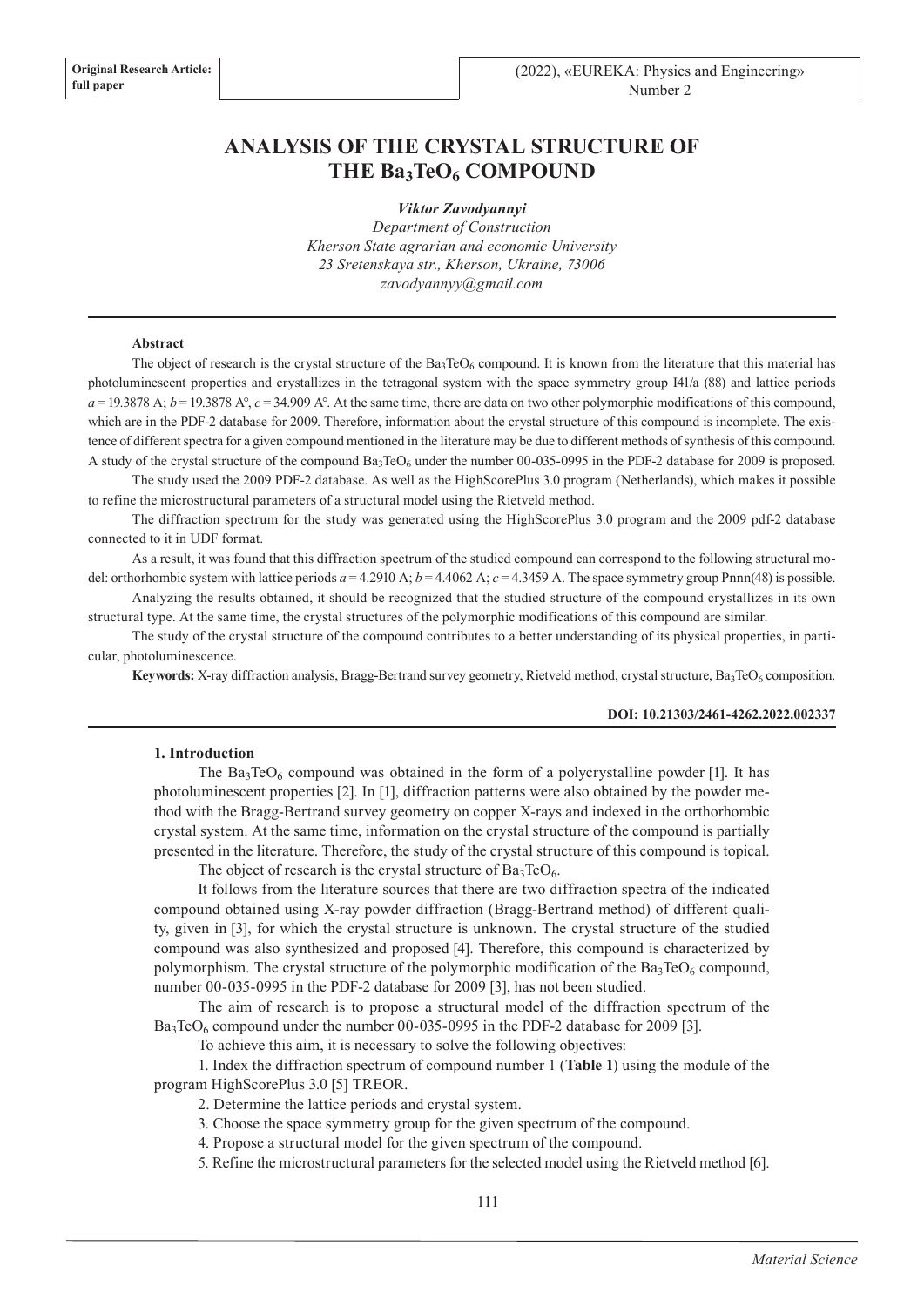## **2. Materials and methods of research**

Alkali metal tellurate was prepared from TeO<sub>2</sub> 99.9 % (LAB) (Merck) and BaCO<sub>3</sub> taken in stoichiometric ratio. The mixture was heated in air at 925 K for 24 hours and then at 1500 K for 60 hours. Barium carbonate was obtained from the corresponding nitrate with the participation of  $(NH_4)_2CO_3$  [1]. The diffraction spectra of the compound are presented in the ICDD PDF-2 database for 2009 [3]. Data on the diffraction spectra of the compound in the database [3] are given in **Table 1**.

### **Table 1**

| Information about the $Ba_3TeO_6$ crystal structure |             |                                   |                                              |                                      |                                               |
|-----------------------------------------------------|-------------|-----------------------------------|----------------------------------------------|--------------------------------------|-----------------------------------------------|
| No.                                                 | Compound    | $Crystal system, \Pi\Gamma\Gamma$ | Lattice periods, $A^{\circ}$                 | Card number in<br>the pdf-2 database | <b>Ouality of the diffraction</b><br>spectrum |
|                                                     | $Ba_3TeO_6$ | orthorhombic, I                   | $a = 8.8080$<br>$b = 8.6890$<br>$c = 8.5760$ | $00 - 035 - 0995$                    | High spectrum quality                         |
|                                                     | $Ba_3TeO_6$ | orthorhombic, Pmmm                | $a = 8.8080$<br>$b = 8.6890$<br>$c = 8.5760$ | $00 - 049 - 1845$                    | Low spectrum quality                          |
|                                                     |             |                                   |                                              |                                      |                                               |

This tellurate is formed as a by-product during the synthesis of  $Ba_3Co_2TeO_9$  and is defined as phase 2 in Table 1 (00-049-1845, PDF-2) according to [7]. Also, according to [7], it is a decomposition product of the  $Ba_3Co_2TeO_9$  compound.

Oxidation of TeO<sub>2</sub> and BaCO<sub>3</sub> according to  $[8]$  yields the compound under study, which belongs to the structural type  $(NH_4)_3FeF_6$ .

According to [9], during the Ba<sub>2</sub>ZnTeO<sub>6</sub> synthesis at a temperature of 900 °C, Ba<sub>3</sub>TeO<sub>6</sub> is formed as an impurity. The presence of this phase was established by X-ray phase analysis.

The crystal structure of the  $Ba_3TeO_6$  compound was studied in most detail in [4]. Barium tellurate was synthesized at a temperature of 1373K in air with the oxidation of TeO<sub>2</sub> in a BaBr<sub>2</sub> melt.

The resulting single crystals crystallize in the tetragonal system with the space symmetry group I41/a (88) and lattice periods  $a = 19.3878 \text{ A}^{\circ}$ ;  $b = 19.3878 \text{ A}^{\circ}$   $c = 34.909 \text{ A}^{\circ}$  and microstructural parameters given in [4]. The CIF file is also contained in the electronic database COD (ID 8104519) [11].

However, in [3], the diffraction spectra of the compound were obtained by the powder method with the Bragg-Bertrand survey geometry on X-ray copper filtered radiation, the structures of which are unknown.

The diffraction spectrum for the study was generated using the HighScorePlus 3.0 program [5] and the connected pdf-2 database for 2009 [3] in UDF format.

Obtaining initial data for the study of the crystal structure of the compound was used exclusively by data taken from the PDF-2 database for 2009 [3]. This database contains experimental diffractograms of different «quality» taken by the powder method with the Bragg-Bertrand survey geometry. Each sample is given an identification number.

The analysis of the proposed structural model of this spectrum was also carried out using the HighScorePlus 3.0 program using the Rietveld method.

## **3. Results and discussion**

The diffraction spectrum of the compound is indexed in orthorhombic crystal system with lattice periods  $a = 4.2910$  A°;  $b = 4.4062$  A°;  $c = 4.3459$  A°. The space symmetry group Pnnn(48) is possible. The refined microstructural characteristics for the studied range of the compound are given in **Table 2**. The values of interplanar distances and intensity, which are given in [3] and calculated using this model, are given in **Table 3**.

Discrepancy factor –  $R = 6.3591$  %.

**Table 4** shows the interatomic distances of the proposed structural model for the  $Ba_3TeO_6$ compound numbered 00-037-0738 in the pdf-2 database for 2009.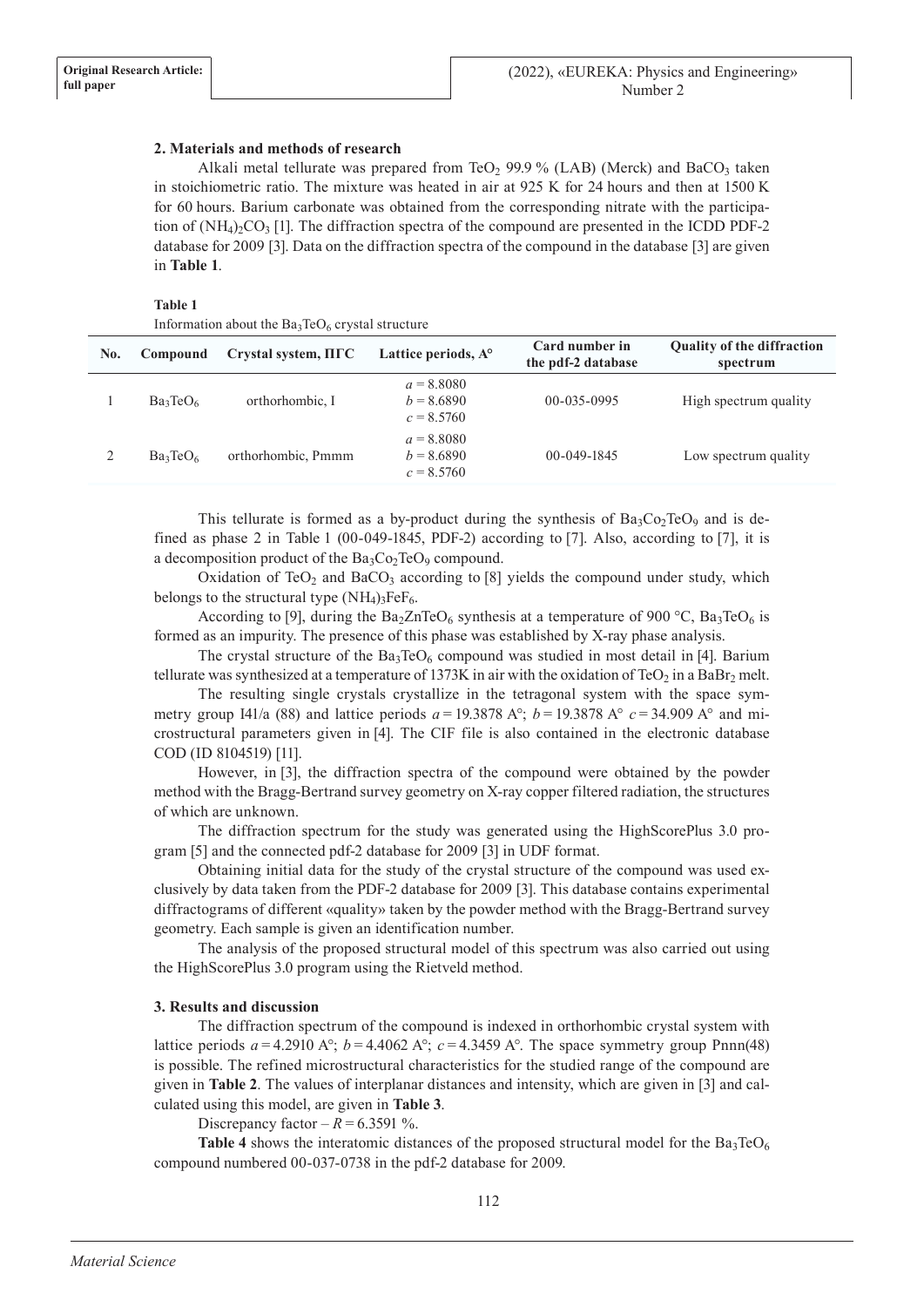|                  | Microstructural parameters of $Ba_3TeO_6$ |                            |          |                  |                           |                    |
|------------------|-------------------------------------------|----------------------------|----------|------------------|---------------------------|--------------------|
| <b>Atom</b>      | Correct point<br>system                   | $\boldsymbol{\mathcal{X}}$ |          | $\boldsymbol{z}$ | <b>Position fill rate</b> | $U_{\text{iso}}^a$ |
| Ba               | 4h                                        | 0.097912                   | 0.250000 | 0.750000         | 0.150                     | 10.0(3)            |
| Te               | 2a                                        | 0.2500000                  | 0.250000 | 0.250000         | 0.100                     | 10.0(3)            |
| $\left( \right)$ | 4 <sub>1</sub>                            | 0.750000                   | 0.937316 | 0.2500000        | 0.300                     | 3.0(1)             |

## **Table 2**

## **Table 3**

The values of interplanar distances and intensities given in [3] and calculated using this model

| $d_{cal}(A^{\circ})$ | $d_{obs}$ (A <sup>o</sup> ) | $I_{cal}$ | $I_{obs}$ | $\boldsymbol{H}$ | $\boldsymbol{K}$ | L        |
|----------------------|-----------------------------|-----------|-----------|------------------|------------------|----------|
| 3.09141              | 3.09160                     | 64.58     | 63.47     | $\theta$         |                  |          |
| 3.07147              | 3.07187                     | 100.00    | 100.00    |                  |                  | $\Omega$ |
| 3.05081              | 3.05217                     | 32.28     | 60.38     |                  |                  |          |
| 2.50796              | 2.50895                     | 0.00      | 2.10      |                  |                  |          |
| 2.20177              | 2.20200                     | 13.22     | 14.18     | $\mathbf{0}$     |                  | 0        |
| 2.17166              | 2.17200                     | 29.79     | 18.27     | 0                | 0                | 2        |
| 2.14427              | 2.14499                     | 1.17      | 12.21     |                  | 0                | 0        |
| 1.78576              | 1.78597                     | 0.07      | 0.93      |                  |                  |          |
| 1.77359              | 1.77360                     | 14.54     | 17.50     |                  |                  |          |
| 1.76229              | 1.76208                     | 3.26      | 10.23     |                  |                  |          |
| 1.54645              | 1.54610                     | 2.70      | 2.01      | 0                |                  | 2        |
| 1.53647              | 1.53591                     | 0.25      | 5.16      | 2                |                  | $\Omega$ |
| 1.52613              | 1.52579                     | 0.42      | 4.12      |                  | 0                | 2        |
| 1.45483              |                             | $0.00\,$  |           |                  |                  | 2        |
| 1.44858              |                             | $0.00\,$  |           |                  |                  |          |
| 1.44206              |                             | 0.00      |           |                  |                  |          |
| 1.39095              | 1.39074                     | 0.09      | 1.05      |                  |                  |          |
| 1.38912              |                             | 0.24      |           |                  |                  | 0        |
| 1.37570              | 1.37571                     | 0.76      | 3.01      |                  |                  | 3        |
| 1.37207              | 1.37213                     | 0.55      | 2.11      |                  | 0                |          |
| 1.36001              | 1.35962                     | 0.20      | 2.04      |                  |                  |          |
| 1.35821              | 1.35780                     | 0.58      | 3.28      |                  |                  |          |
| 1.32316              |                             | 0.00      |           |                  |                  |          |
| 1.31001              |                             | 0.00      |           |                  |                  |          |
| 1.29793              |                             | 0.00      |           | 3                |                  |          |

#### **Table 4**

Interatomic distances of the  $Ba_3TeO_6$  compound

| Atom1    | Atom2  | Distance, A° |
|----------|--------|--------------|
| Te       | $- Ba$ | 2.269        |
| Te       | $-0$   | 2.324        |
| Te       | $-0$   | 2.550        |
| Te       | $- Ba$ | 2.661        |
| Ba       | $-0$   | 1.052        |
| Ba       | $- Ba$ | 1.305        |
| Ba       | $-Te$  | 2.269        |
| Ba       | $-Te$  | 2.661        |
| Ba       | $-0$   | 2.975        |
| Ba       | $- Ba$ | 2.986        |
| Ba       | $- Ba$ | 3.206        |
| $\Omega$ | $- Ba$ | 1.052        |
| $\Omega$ | $-0$   | 1.651        |
| $\Omega$ | $-Te$  | 2.324        |
| $\Omega$ | $-Te$  | 2.550        |
| $\Omega$ | $-0$   | 2.755        |
| $\Omega$ | $- Ba$ | 2.975        |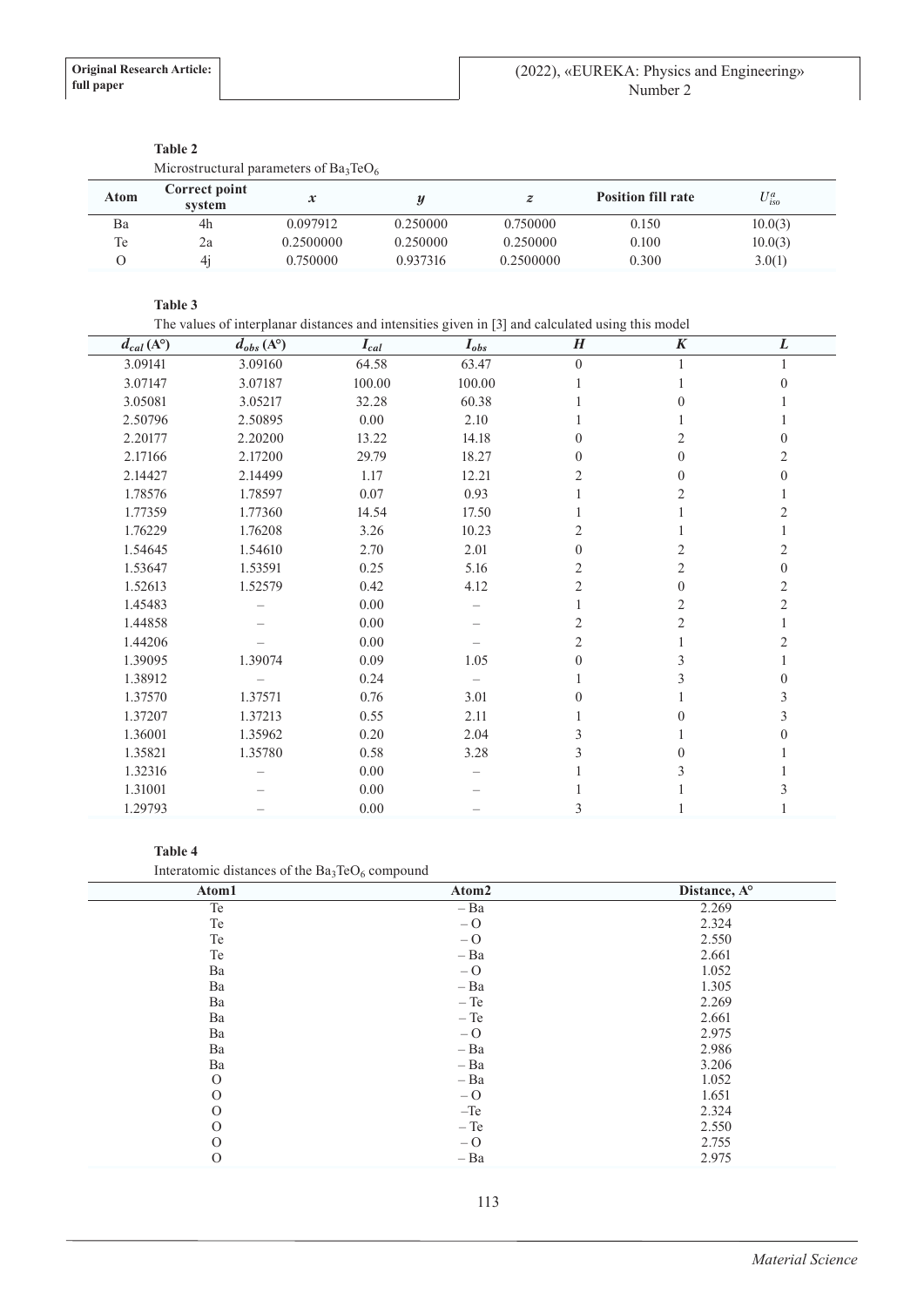

**Fig. 1** shows diffraction pattern generated and calculated according to the structural model for the  $Ba_3TeO_6$  compound. Fig. 2 shows an image of the proposed model of the crystal structure of the compound under study.

**Fig. 1.** The resulting diffraction pattern of the  $Ba_3TeO_6$  compound was generated and calculated using the structural model



Fig. 2. Crystal structure of the Ba<sub>3</sub>TeO<sub>6</sub> compound for the studied diffraction spectrum

It follows from the results obtained that barium atoms form bonds with oxygen and tellurium atoms and with themselves. Oxygen atoms are bonded to tellurium and barium atoms, and tellurium to oxygen and barium. Tellurium is located at the top of the pyramid formed by the atoms of barium and oxygen, the compound under study (**Fig. 2**).

Also it is noted that, according to [3] and [4], this compound is characterized by polymorphism. It is found in [4] that the compound crystallizes in the tetragonal crystal system, and in [3] the diffraction spectrum of the compound is given, according to the results of processing given in [3], as well as in this work, refers to the orthorhombic crystal system. Microstructural parameters are proposed and presented in this work.

Despite the fact that the crystal structures of polymorphic modifications of the studied compound belong to different crystal systems, their structures are similar. Thus, according to [4],  $TeO<sub>6</sub>$  and  $BaO<sub>6</sub>$  atoms form octahedral polyhedra.